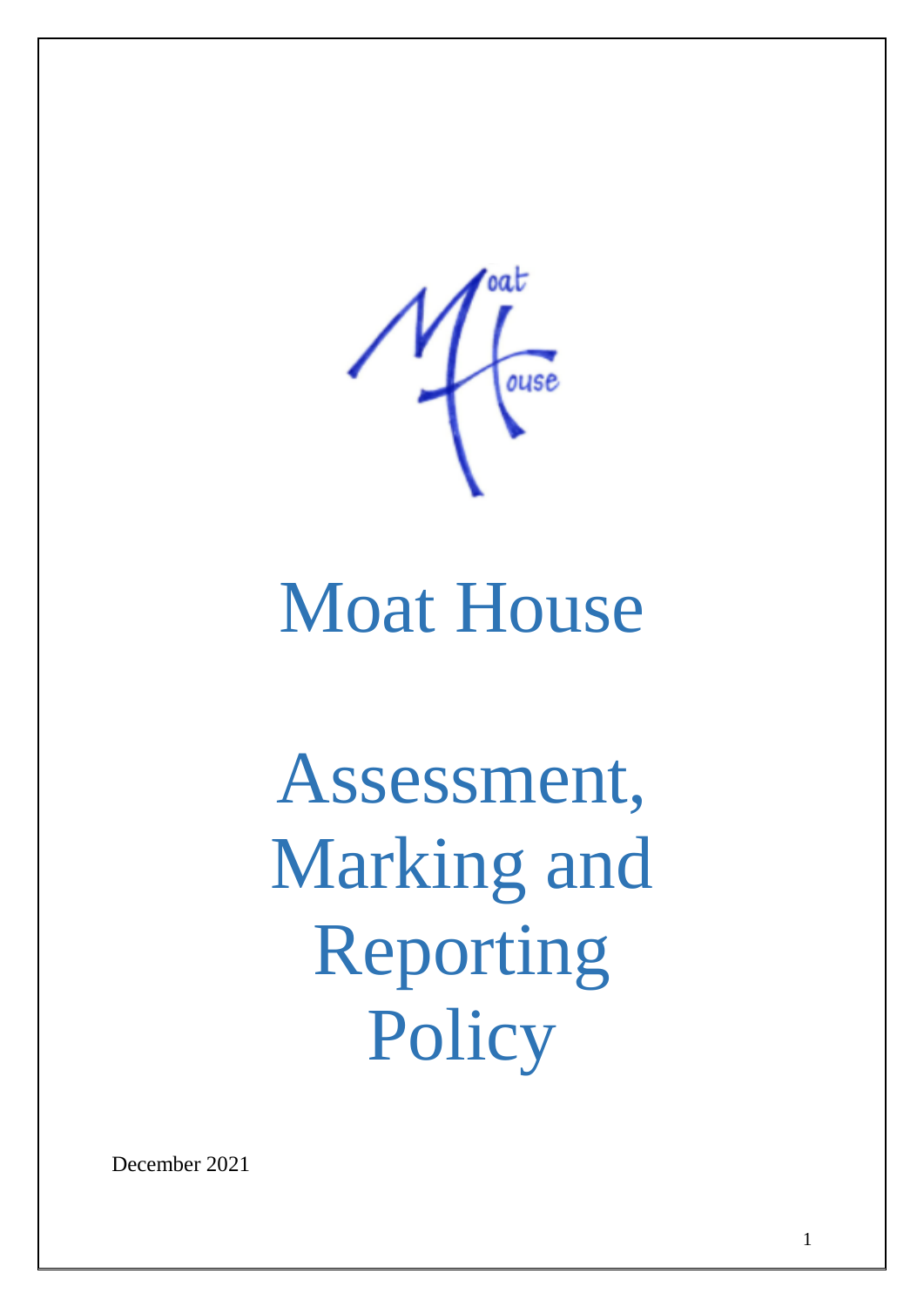

# **Moat House**

# **Assessment, Marking and Reporting Policy**

# **Introduction**

This policy is designed to provide details of:

- the purpose of assessment
- the ways assessment is carried out and how it is used to set targets, inform teaching and support student progress
- the ways marking is carried out at Moat House and how it is used to support and facilitate student progress
- how results of assessments are recorded and progress is tracked
- how results are reported to students, parents and the Local Authority

# **The purposes of Assessment are;**

#### **For teachers:**

- to set a baseline for each student in most subjects against which student progress whilst at Moat House can be measured
- to identify the Special Educational Needs of any student, which may require additional intervention
- to help teachers to identify the potential of all students and so match their teaching to the needs of the individual
- to provide teachers with information about student progress according to the Assessment Objectives of examination courses, and allow them to review their own effectiveness and so inform their planning
- to allow teachers to monitor and track students' progress, by the recording of assessment data in a suitable format at regular, identified intervals using a whole school system

## **For pupils:**

- to provide students with useful information about their progress and successes, helping them to identify strengths and weaknesses and to determine areas for improvement
- to motivate students by encouraging them, and providing them with the opportunity to set, with their teacher, targets that are relevant, achievable and seek to stretch them to achieve their potential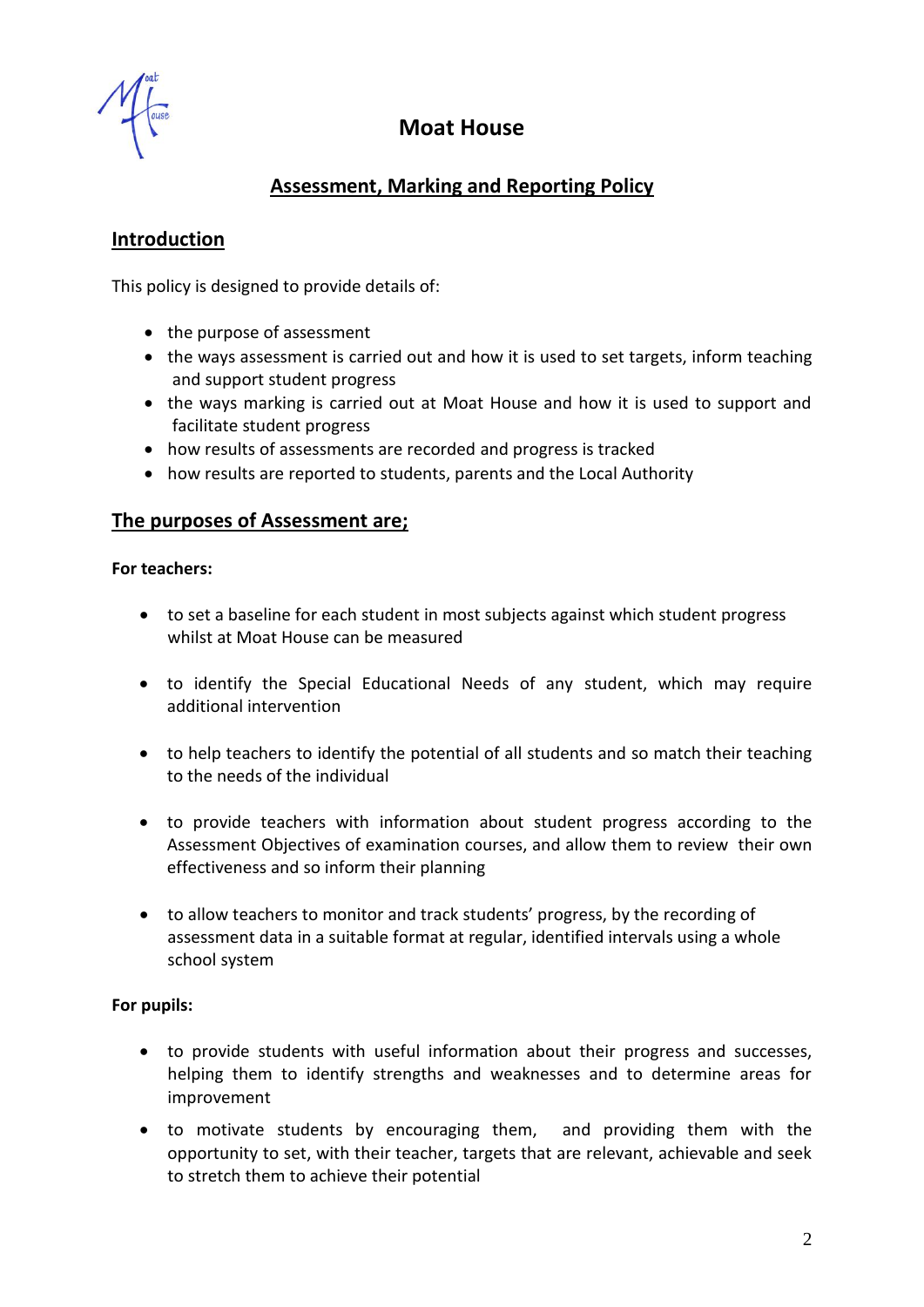- to set targets that are the success criteria for future pieces of work
- to provide the opportunity for students to systematically review their own targets and progress
- to ensure that students are aware of and can respond to and act on their personal targets, to support progress
- to raise self esteem in students as they track their own achievements and progress

#### **For other stakeholders:**

- to establish an atmosphere of partnership between students, parents and teachers as well as other professionals
- to provide information to be used when reporting to parents and preparing reports for outside agencies or if necessary, referring schools
- to provide information which can be monitored by the LA and demonstrate ongoing progression over a short and longer periods of time
- to provide information which will facilitate progression into further programmes of study at colleges

## **The methods of Assessment**

#### **Gathering of data**

As much assessment information as possible is gathered from the referring school or the school which the student last attended in the case of Post 16 students.

Email addresses of the teachers of Y10 and Y11 students are gathered, and subject teachers contact them as soon as possible once the referral is underway in order to obtain further information on performance and the level at which the student is working, to allow them to plan teaching according to the needs of the student.

Academic referral information for some post-16 students can sometime be difficult to obtain, as records might have been archived by schools or they may have been in alternative provision. The Exams Officer at Moat House is responsible for contacting previous schools to gather data on their Examination successes.

#### **Baseline Assessment**

On entry to Moat House Baseline Assessment is carried out, and the information collated by the SENDCo. The following tests are administered: WRAT 4 Single word reading WRAT4 Sentence comprehension WRAT4 Maths WRAT 4 Spelling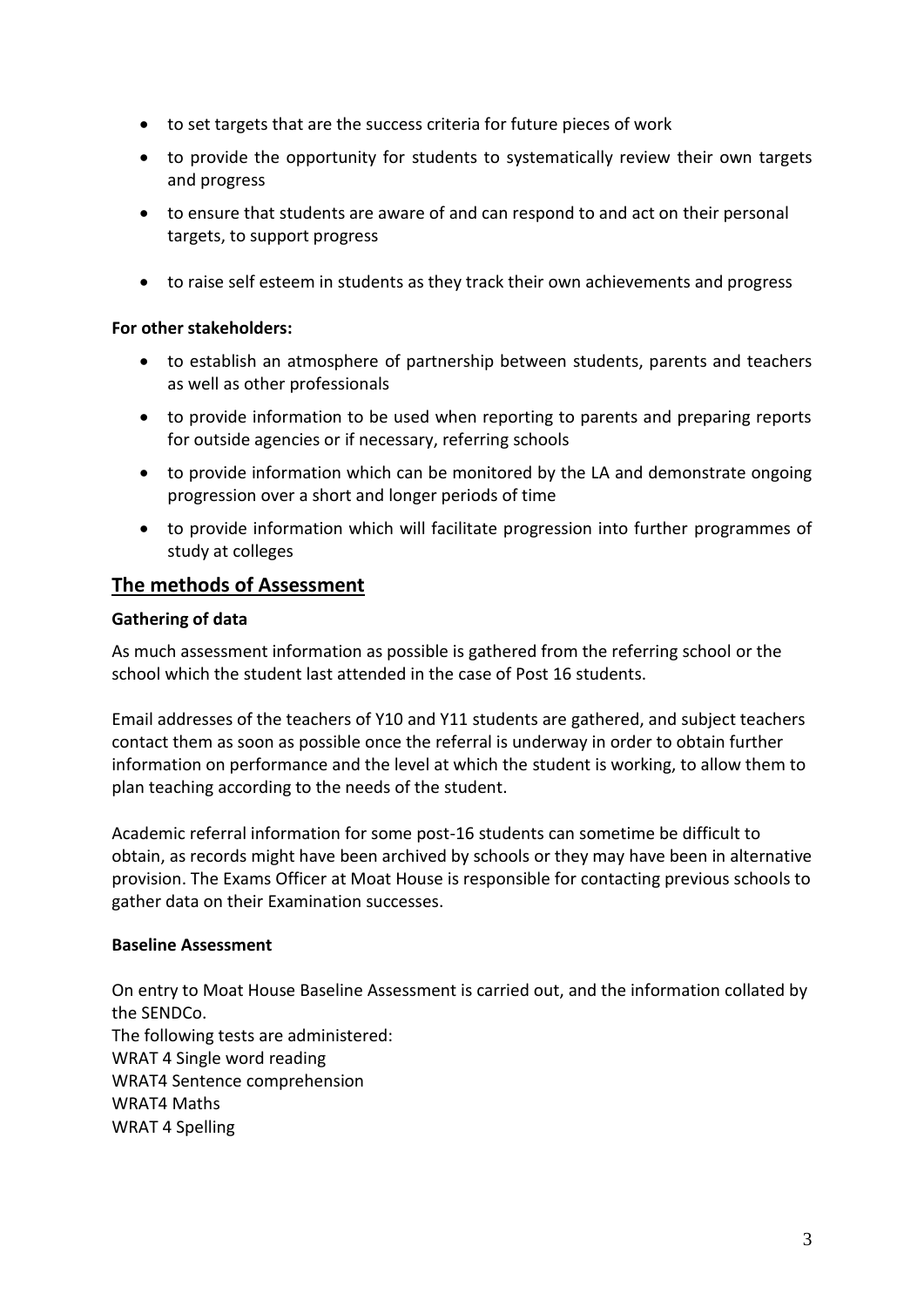- Age- Standardised and Centile scores are measured. The WRAT4 data gathered is converted into a predictive grade for each GCSE subject. If a pupil's WRAT test results in reading or comprehension are below 85, signalling below average ability, an application will be made for a reader in examinations, if the student agrees to this.
- The Access Reading Age Test may also administered as it provides an indication of a pupil's strength and weaknesses in the different reading skills. A standardised score of below 85 also supports an application for access arrangements of a reader to be made.
- All of the above information will be recorded by the SENDCo and will be fed back to teaching staff in order to allow them to plan according to each student's needs. Regular progress meetings are held to enable staff to share this information.
- In addition to the WRAT4 maths assessment, an additional test using the Plus Assessment tool will be administered to provide more useful diagnostic information to facilitate planning for the student.
- At this stage, any additional SEN provision will be set up for a student, and then routinely reviewed.

# **Recording Baseline and other Assessments and Tracking Student Progress**

## **Target setting**

The WRAT4 scores, together with any other data available, are used to produce GCSE predicted grades. This information will be recorded on the Moat House tracking system.

Regular progress and monitoring meetings are held to enable staff to share information on student progress. Student's progress against their target is recorded half termly. Students meet with a senior staff member at individual review meetings, held at key points throughout the year to discuss their progress towards their targets as well as their attendance, punctuality and conduct at Moat House.

Students and Parents/ Carers, where appropriate, attend a Review Day during Spring 1 Term where the progress towards targets are discussed together with the results from mock examinations. At this point, target grades maybe increased if students are performing above their original WRAT4 forecast.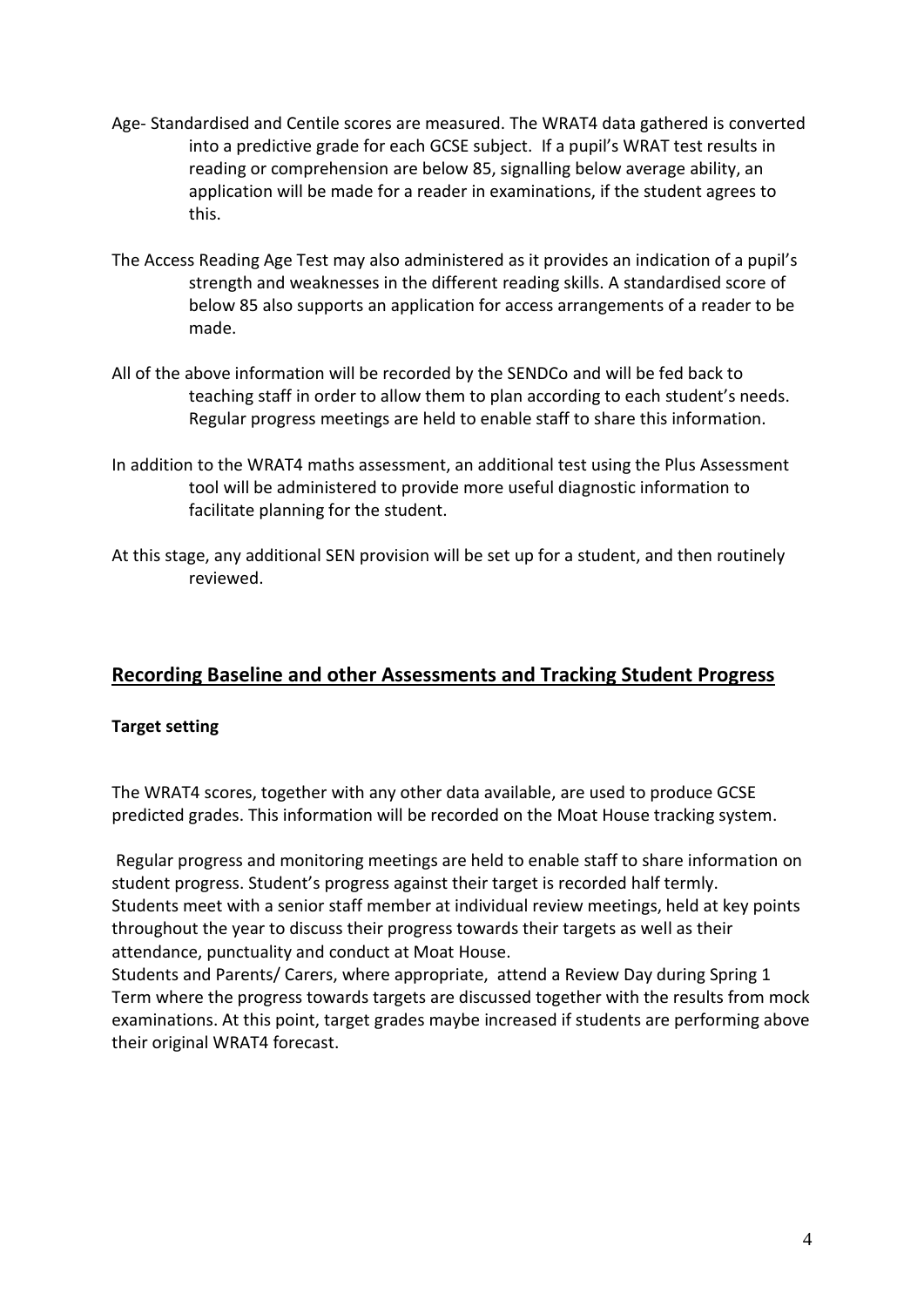# **Using Assessment to support student progress**

## **Strategies**

- To plan for good learning, teachers need to be aware of what students already know, understand and can do. This allows teachers to identify weaknesses and gaps in learning and allow planning to take place to address these.
- This information will come from Baseline Assessment information and teacher assessment at the start of a new unit or piece of work, where teachers should ascertain what students specifically already know, understand and can do.
- This allows teachers to plan for groups of students, and if necessary, individual students.
- Assessment objectives against which students are assessed are evident in the specifications for examined courses, and incorporated into Schemes of Work. Units of work are written around assessment objectives.
- Students are made aware of assessment objectives and their own learning objectives and learning outcomes in lessons, and assessment criteria may be shared with students so that they are able to judge for themselves the progress they have made, and thus be able to review and set themselves targets in discussion with the teacher.
- It is important that students have an understanding of the targets that are set, and that there opportunity to discuss them to check this.
- Students will be given opportunities to peer and self assess, in order to develop their own understanding of how to improve according to given assessment criteria. They will also have access to model responses where appropriate, in order to develop their understanding of what they need to do to reach a given level, related to their own target grade.
- Using assessment to facilitate student progress relies on teachers and students being aware of the levels at which students are learning and what they need to do to progress. Ongoing daily and weekly teacher assessment of progress through students' oral and written responses and by marking feeds teachers' planning for each individual student.
- Half termly formal assessments in each subject will be graded and the result entered on the Tracking records. This will allow staff to monitor and rate progress towards the target GCSE grade. Grades will be RAG rated against a student's target grades. This will lead to a review process in which the student and a senior teacher will review progress towards the previous term's targets and agree on new targets for the forthcoming term.
- This process is designed to clarify the student's understanding of what they need to do in each subject to improve towards their target grade and allow for ownership of their learning and progression.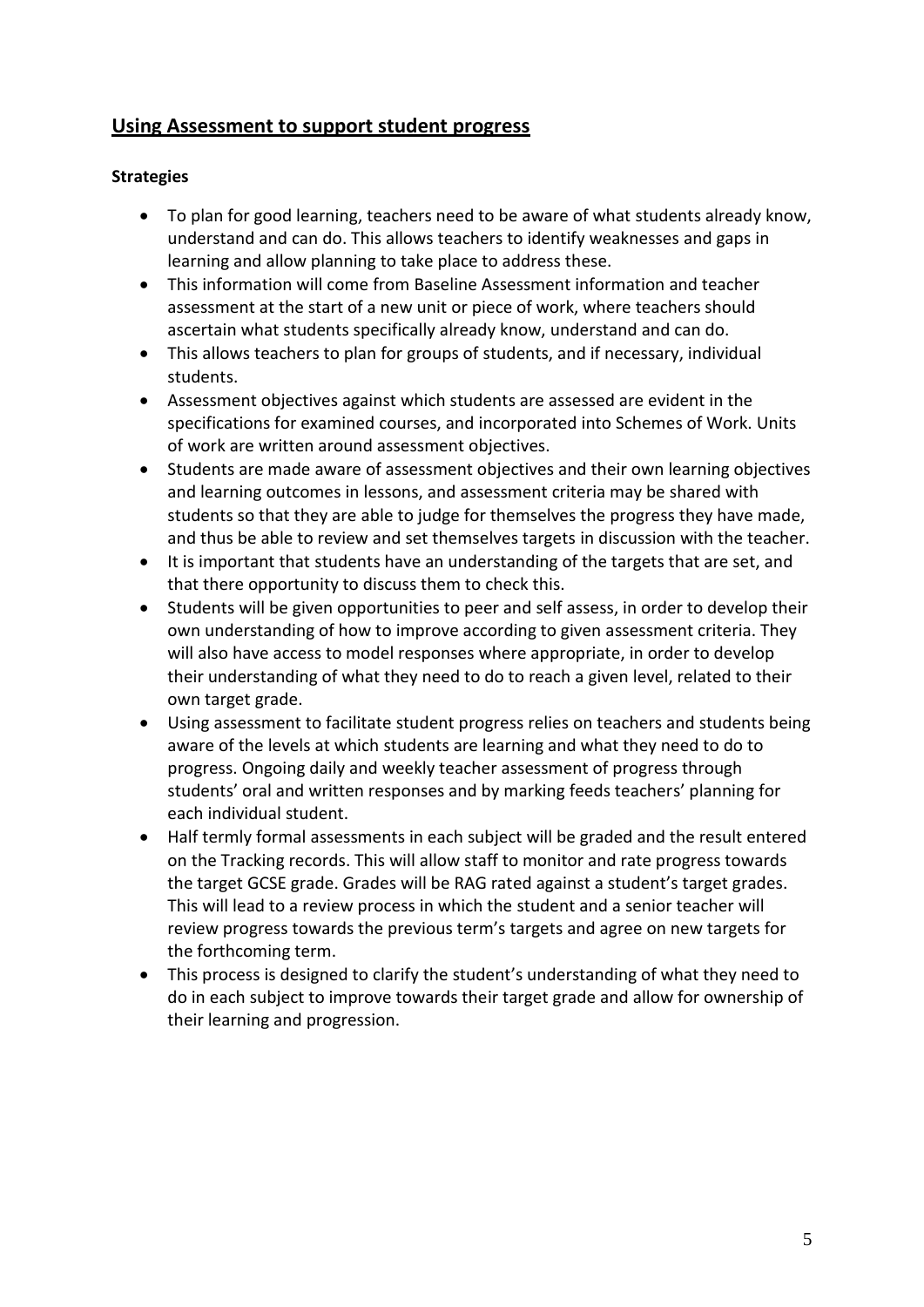# **Marking of Student work**

Marking must be pointful and facilitate student progress; as such, it will inform the tracking process and teacher planning. This policy should establish a broad and consistent approach to the way a student's work is marked so that the student feels valued and has a clear understanding of how well they are performing and what they need to do to develop and improve.

# **Aims of Marking**

These are to:

- monitor progress
- identify careless mistakes and errors or misconceptions
- point out to what extent the student has met the success criteria, given the learning objectives and learning outcomes, as set by Assessment Objectives
- identify how the work could be improved and facilitate progress by setting appropriate targets, that must be addressed in future pieces of work
- praise what has been done well to motivate through a comment that reflects care and encourages dialogue
- set up a pattern of meaningful communication between student and teacher
- motivate through a comment that reflects care and encourages dialogue
- evaluate our methodology and our teaching and make the necessary adjustments.

It is important that:

- students are aware of criteria for marking
- they understand the comments made in the marking
- marking is done as soon as possible after the work has been completed. Work could be marked with the student as it is being carried out
- marking is frequent
- mistakes in spelling, punctuation and grammar are identified in a way which is appropriate to each student's needs and ability and the demands and level of the subject area; usually, only the first three similar mistakes need to be identified so that the student is not demotivated by too much green pen over their work
- errors (misconceptions) should be addressed either with verbal or written feedback and a student's understanding should be assessed by further questioning
- opportunities for peer and self assessment are incorporated where appropriate

## **Formative Marking**

Formative marking takes place routinely and is used to assess knowledge, understanding and skills. It feeds into teachers' lesson planning and informs the teacher and the student of learning progress, identifying the next steps and how they can best be taken.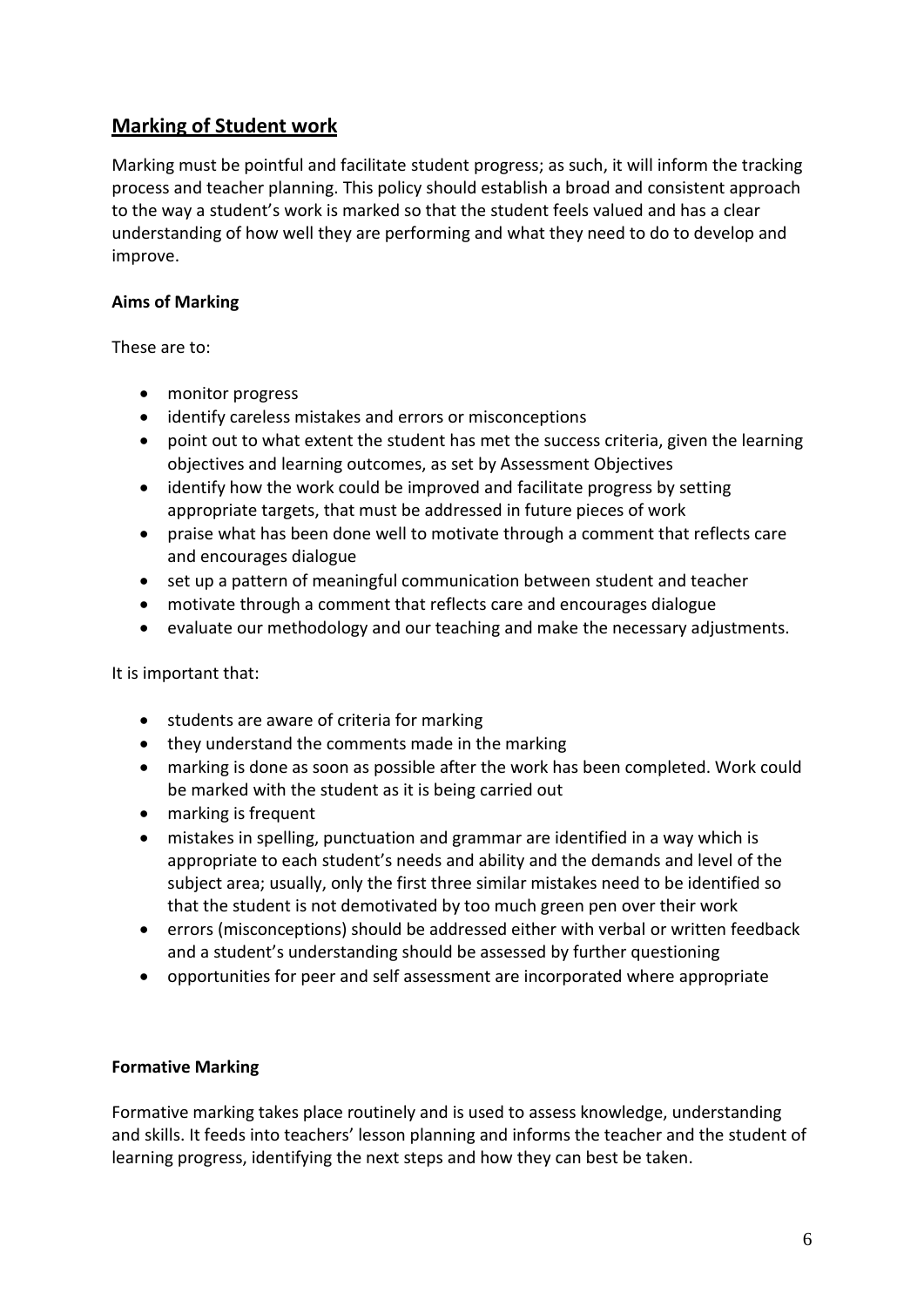# **Oral Marking**

At Moat House it is expected that teachers question students routinely during lessons to assess learning and draw out further progress. Oral marking is a key part of the learning process.

Its features are:

- quick verbal feedback
- a spoken comment which will encourage dialogue (teacher/student or student/student) and reflection

It is used to:

- correct an error or mistake
- provide information
- appraise and praise
- challenge
- seek clarification
- focus or orient learning
- encourage exploration, elaboration or development
- redirect responses
- distil and summarise learning
- encourage reflection
- focus on learning approaches and strategies
- allow students to have a role in setting their own targets

#### **Written marking**

Marking and comments are made in **GREEN** ink.

#### **In the body of a piece of work:**

In order to promote consistency, a common approach for marking literacy is used:

- **Sp spelling**
- **P punctuation**
- **C mis-use of a capital letter**
- **// new paragraph**
- **? something is not clear**
- **^ something's missing**
- **T Target**
- **T ∕ Target met**

There might also be subject specific symbols. (See individual Subject Policies for details).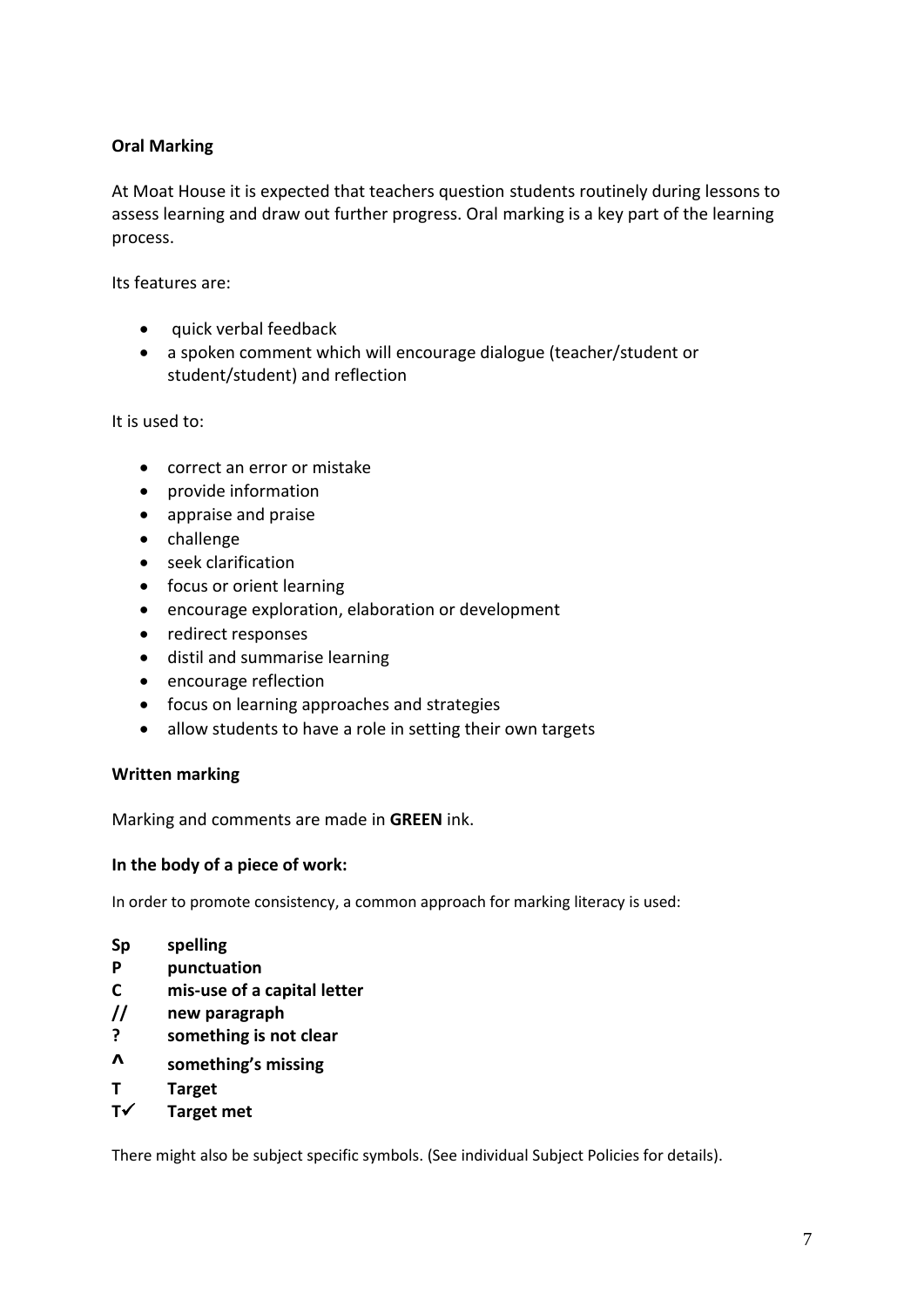Teachers can use their professional judgement if they believe a piece of work has so many errors that to mark every one would be discouraging. They may choose to mark a selection of the errors.

If they believe it will be helpful, some corrections of spelling, grammar and punctuation may be made on the work by the teacher.

At the end of a piece of work, teachers will make a comment about how well the piece has met the given Assessment Criteria, and a target related to how the student could seek to improve their work. These will be revisited and addressed in future work. Teachers may wish to indicate the level and grade at which the student is working if this is thought to be helpful.

#### **Summative Marking of Half Termly Assessments**

Once a half term, each teacher of an examined subject will, where possible, set a piece of work with given assessment criteria taken from the specification being followed. Students will be made aware of the assessment criteria and their own targets. These pieces of work will be marked according to the assessment criteria to establish the level of performance. In comments, the teacher will give feedback on what the student has done well, and what they need to to do to progress further. This will then be discussed with the student to check understanding and to agree and set targets. The targets will be discussed by the student and the Headteacher at the regular review meeting.

The level of performance will be recorded in the Tracking system and rated with the RAG system to monitor progress.

An interim GCSE grade will be shared with students and reported to parents/carers, where appropriate, after the mock exams.

# **Recording**

Teachers will maintain a record of student's progress in their subject and will record the results of half termly assessments, or a 'working at' grade when the focus of the half term has been controlled assessments, on the Tracking system.

Assessment opportunities should be regular and should take account of the differing abilities of pupils.

## **Data Management by Tracking**

The system contains information Baseline Assessment and subsequent GCSE target grades. Half termly performance levels for each subject are added so progress towards target grades across subjects can be monitored by the Headteacher and other relevant staff.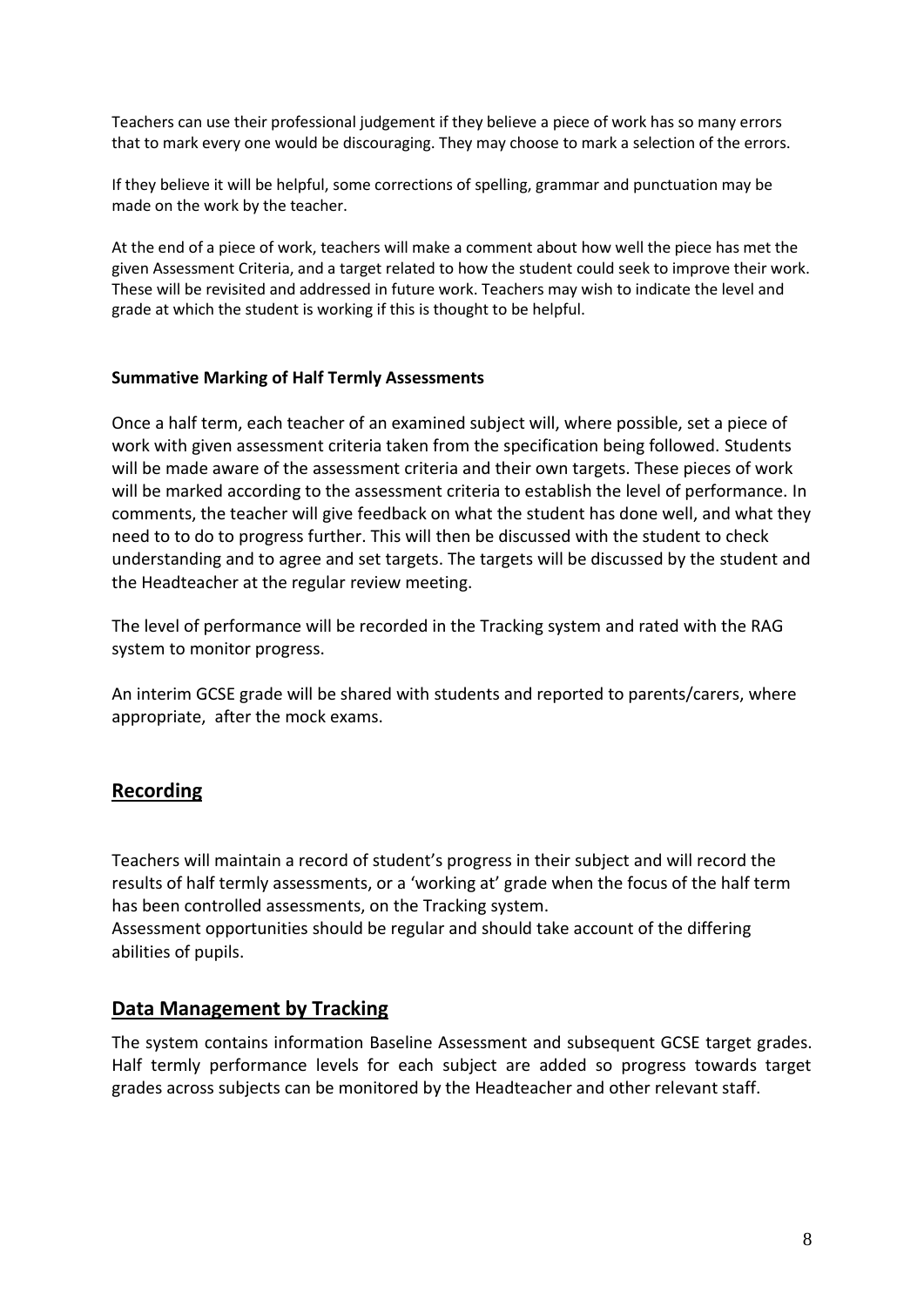# **Reporting**

## **Reporting to Parents/ Carers, where appropriate, and Students**

- Moat House has a duty to provide a written report to Parents/ Carers, where appropriate, at least once a year.
- A subject report highlights subject specific skills. If the subject title at the start of the report were covered up, it should still be apparent which subject is being reported.
- A report should contain comments on each subject applicable to the student, including Life Skills and engagement in Parenting lessons.
- A report is a teacher's summary of a student's overall progress in her subject. It should give a clear indication of attainment within that subject.
- A report notes progress. It highlights strengths and achievements. The report should concentrate on what the student has learned, rather than what has been taught. It should indicate the standards the student has achieved and the level at which she is working.
- Subject reports should be written for parents in a clear, straightforward way. They should be jargon free.
- Targets should be set which highlight what the student must do to make further progress.
- A general comment will be added by the Headteacher.

Following the student progress meetings in October an interim report will be produced. This will record the progress made so far and targets for each student in each subject. Comments should be encouraging and developmental. A student's effort is also indicated for each subject.

Reports will also be sent to parents in January after Mock Exams which are held in December. These will record the grade achieved in the exam and possibly a realistic grade for which the student should be aiming in the formal assessments in the summer term. If a student was issued with October interim report, an assessment will be made as to the progress made towards the targets set then.

# **Review Day**

This is held in January or February and parents / carers are invited, where appropriate, along with the student to discuss their mock exam results, progress made so far along as well as targets set for summer exams. Parents/ carers are, of course, most welcome to come into school if they have a specific issue to discuss.